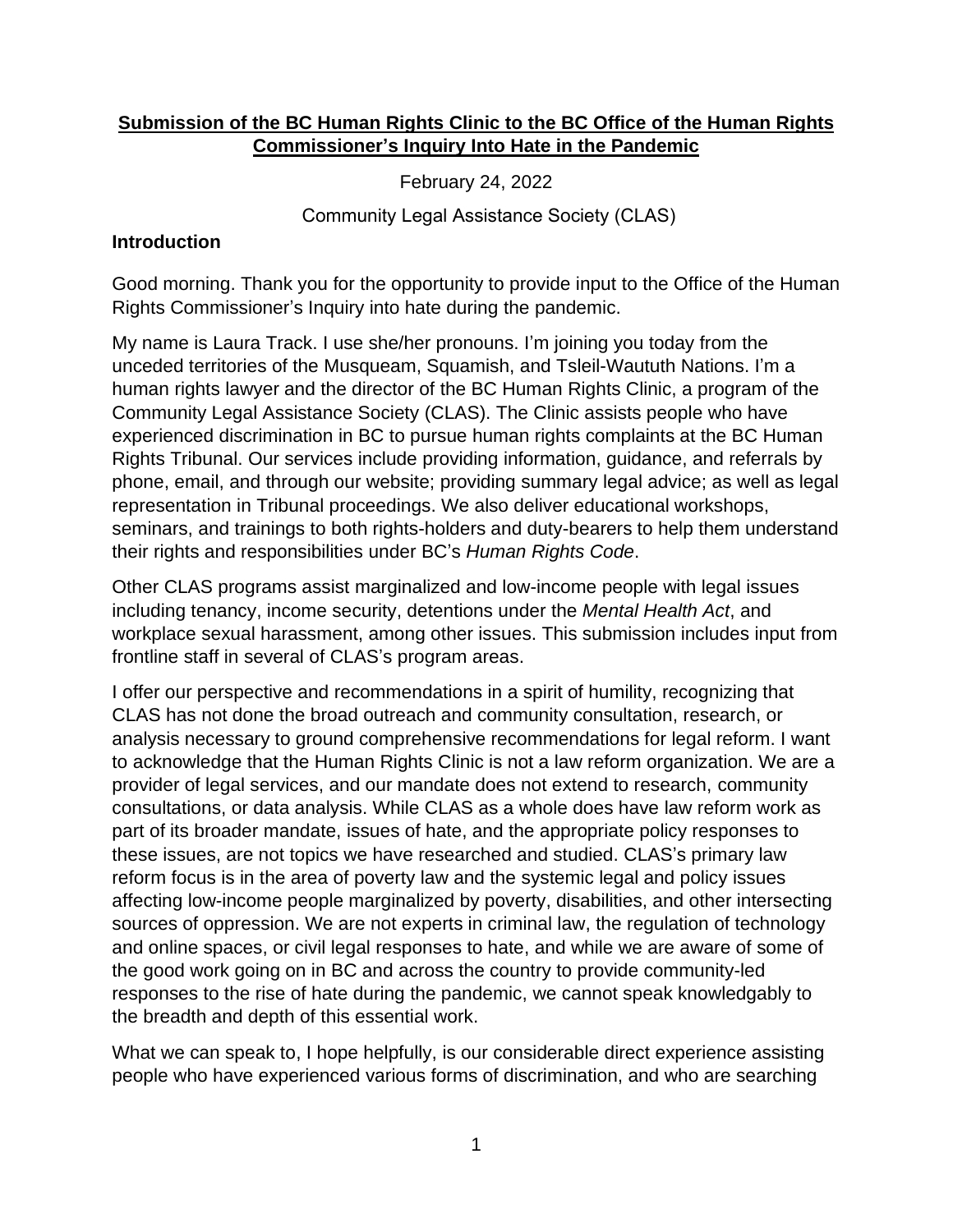for options for accountability, healing, and redress. We are grateful for the opportunity to participate in this important conversation.

My submissions will focus on three broad topics:

- 1. The gaps in BC's human rights laws that prevent the human rights system from being adequate to the task of responding to and addressing hate in our communities.
- 2. The systemic barriers to accessing the human rights system in cases that do fall within the purview of the *Human Rights Code*. This includes a lack of legal assistance at the drafting and filing stage of a human rights complaint, and the inordinate backlog and delays in the Tribunal's complaint resolution process.
- 3. The absence of other good options for those targeted by hate to seek legal redress for the harm they have suffered.

## **1. Gaps in human rights protections**

#### **A. Protected Areas**

Some months ago, I was invited by Resilience BC's Anti-Racism Network Hub to deliver a workshop to some of the people involved in setting up the Hub. They asked me to speak about the *Human Rights Code* and its application to incidents of racism and hate, and to describe the Clinic's services in these types of cases. I do these sorts of workshops all the time, and was delighted to connect with this important new service and resource.

I went through my usual workshop content, describing the characteristics protected by the *Code*, with a particular focus on the grounds of race, colour, ancestry, and place of origin and examples of the kinds of treatment that might constitute discrimination on these grounds. I also explained the protected areas, emphasizing the application of the *Code* in employment, tenancy, and access to publicly available services.

When I got to the end of my presentation, I received several questions from the participants about scenarios involving racist treatment in a wide variety of settings. "What if another passenger made racist comments to someone on the bus?" people wanted to know. "What about a hateful comment made to someone on the street, or in a parking lot, or while they were walking along the sidewalk?" I clicked back to my slide listing the protected areas, and reminded them of how the *Code* only applies to discrimination in employment, housing, and the provision of facilities and services to the public. "So there's no recourse?" they asked. "Someone couldn't use BC's human rights complaints process to seek accountability and redress for these clear acts of discrimination and violations of human rights?" They were dumbfounded to learn that our human rights laws do not protect people from such egregious acts of discrimination and hate, and that a human rights complaint could almost certainly not succeed in these types of cases.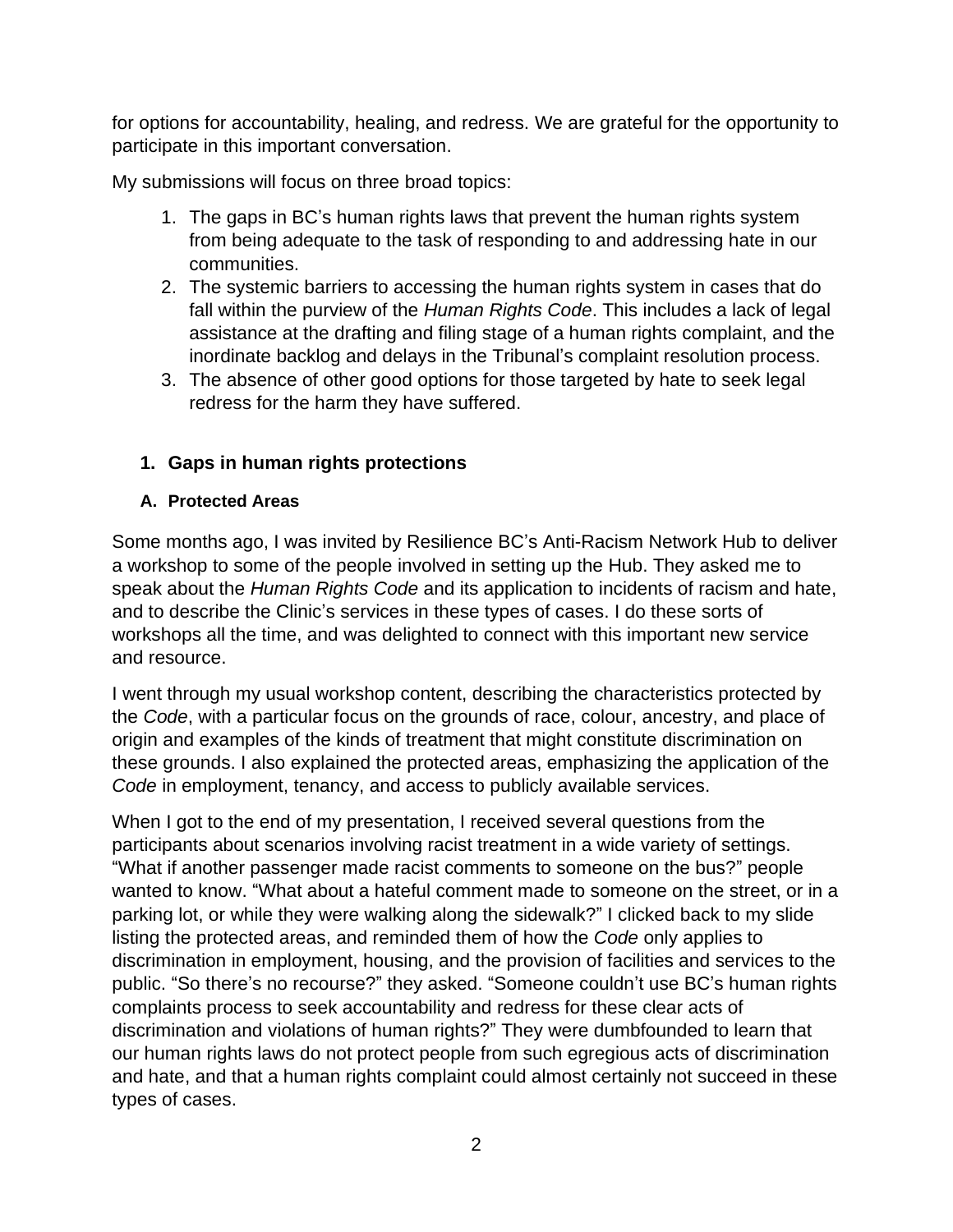These were sophisticated service providers. Imagine how confusing it must be to the general public to learn that the human rights system – the body with the express purpose of preventing and responding to incidents of discrimination – is incapable of responding to and addressing such egregious examples of discrimination, racism, and harm?

The need to fit one's experience of discrimination into an area of daily life that is protected by the *Code* is likely the most significant barrier we see for people coming to CLAS seeking legal information and guidance on how to respond to instances of hateful conduct.

CLAS lacks the data collection capabilities to capture and report on how often these types of cases are coming to us, and whether they have increased since the onset of the pandemic. While I cannot provide quantitative data to you in these submissions, I can tell you that since March 2020, CLAS has fielded numerous calls and inquiries from people who have experienced discrimination and hate that can be linked with racist attitudes about people and the pandemic.

A few examples serve to illustrate:

One caller, who identified as Asian, was in a restaurant and was verbally attacked by people sitting at the table next to her. They told her to go back to China, and to take her disease with her. She was embarrassed and left the restaurant. She called CLAS to see what action she could take against these individuals.

Numerous other callers have also reported being told to "go back to China" in other contexts, including while riding the Skytrain.

A second caller, who identified as Asian-Canadian, reported that someone had thrown a can of pop at her and her partner from a moving vehicle, screaming "thanks for Covid!" and using a racist slur. She called to ask what legal rights they had against the offending individuals.

A third caller who identified as half-Japanese said he was waiting in line at a pharmacy when a woman who was also waiting in line and was speaking to another woman about Covid turned and said to him "We need to deport all of you people back." He said he told the store cashier, who informed him there was nothing they could do and he should just ignore the women. He was disappointed by the store's response and wondered whether stores and businesses have any obligation to develop policies on dealing with racist conduct.

With the arguable exception of the third incident and the pharmacy's response to the racist incident, none of these incidents could ground a successful human rights complaint. The experience of racist treatment while walking down the street did not occur in an area of daily life protected by the *Code*. While the first caller experienced the discrimination at a restaurant, which would be covered by s. 8 of the *Code* as a service customarily available to the public, the offending customers were not in any kind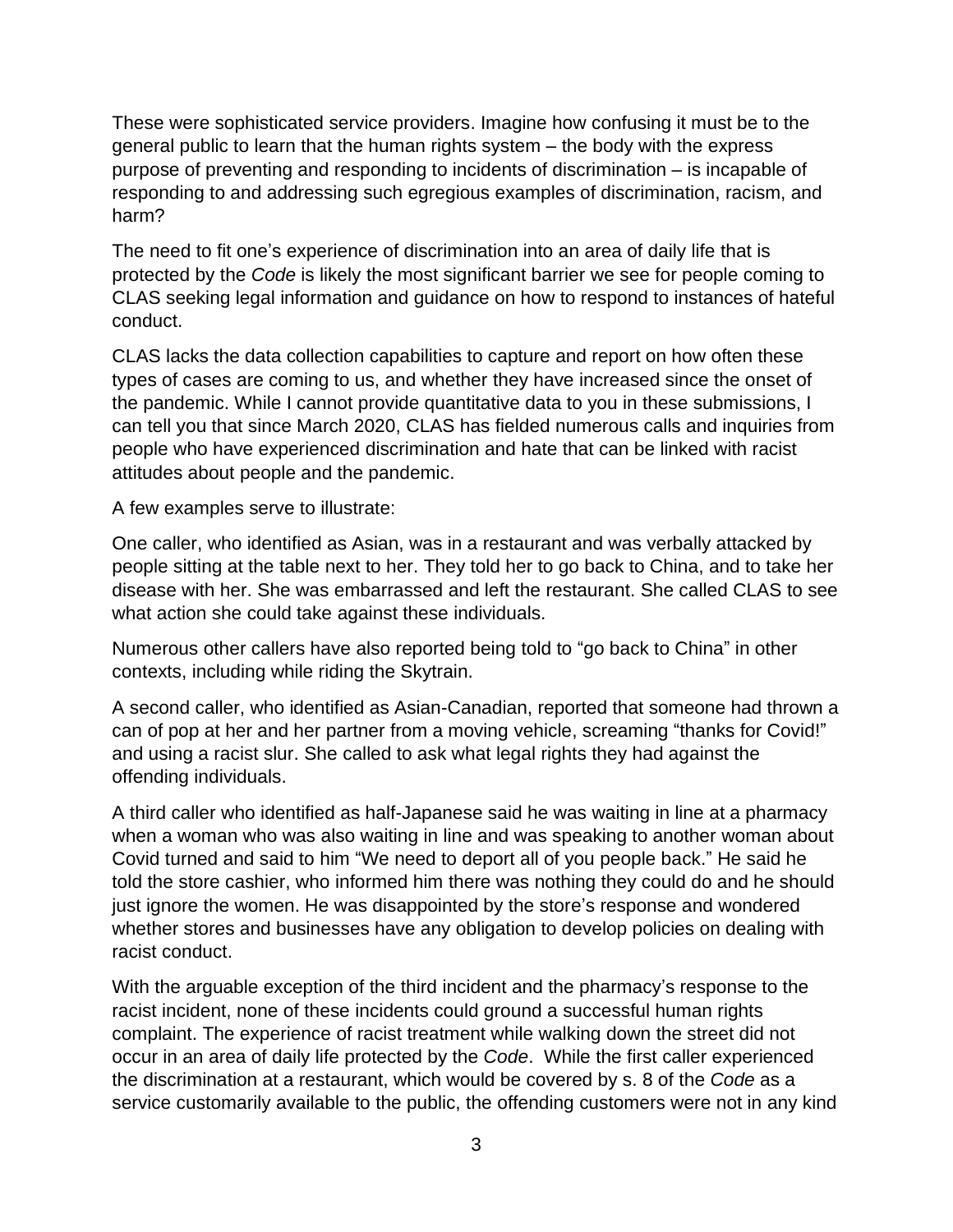of a service relationship with the caller, and so could not be held individually liable under the *Code*. It does not appear the caller raised the issue with the restaurant staff and asked them to take any action.

There would of course be practical challenges to bringing complaints against individuals in these types of cases as well, including identifying and serving the respondents. I raise these examples as illustrative of a wide gap in legal protections from discrimination in our daily lives. The application of the *Code* and the areas to which it does and does not apply are poorly understood. And, as I will discuss further below, there are few if any legal alternatives for recourse and redress when a hateful incident falls outside of the *Code's* protected areas.

## **B. Protected Characteristics**

Beyond the limitations of the *Code* in terms of the protected areas, there are also limited grounds of discrimination that are prohibited by the *Code*. Discrimination and hate based on someone's income or socio-economic status is not prohibited by the *Code*, leaving instances of poor-bashing and discrimination against people who are homeless, for example, the outside the protections of the law. Such conduct has been all too frequent during the pandemic, as seen in public responses to encampments and other visible manifestations of failed social and economic policy to address poverty, inadequate and unsafe housing, and the deadly drug poisoning crisis.

We see other potential gaps in the characteristics protected from hate and discrimination by the *Code*. Fat-shaming and hateful conduct targeting someone's body size, for example, is outside the *Code's* scope. Discrimination based on the language someone speaks, or their immigration or citizenship status, may not be captured unless it can be linked to a person's race or place of origin, which are protected. Until recently, hate that targeted someone's Indigenous identity was not explicitly protected by the *Code*, though we are happy to see that this gap was addressed with the recent addition of this ground to the protections of the *Code*.

We recommend that the characteristics protected by the *Code* should be expanded to include, at the very least, social condition, which has been studied and advocated for by many groups – including the Commission – for many years. We would encourage the Commission to also lead research into and make recommendations for additional grounds that could be added to the protections of the *Code*, such as body size, citizenship status, and potentially others.

# **C. Hateful Publications**

Section 7 of the *Code* prohibits a person from publishing, issuing or displaying any statement, publication, notice, sign, symbol, emblem or other representation that is likely to expose a person or a group or class of persons to hatred or contempt.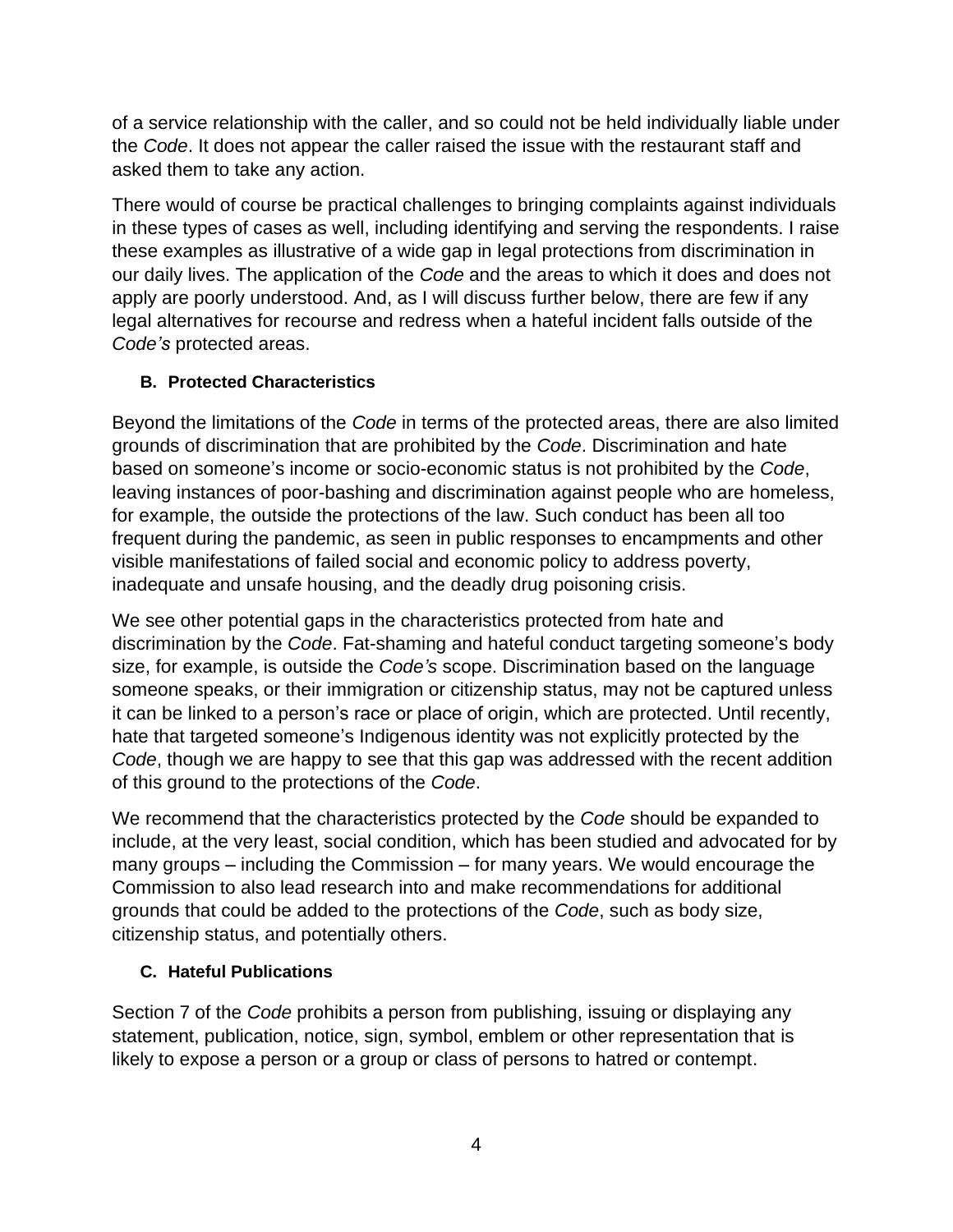This is something I can provide some quantitative data on. In the Clinic's fiscal year of 2020/21, we received zero applications for legal assistance with a s. 7 complaint. In 2019/20, we had one (based on gender identity and expression). In 2018/19, the number was zero, and in 2017/18, it was again one.

A review of the Tribunal's annual reports and breakdown of their cases reveals that section 7 cases comprise a similarly miniscule proportion of their work.

The bar for what constitutes a publication likely to expose a person or group to hatred or contempt is extremely high. Moreover, the types of communications the section applies to, such as posters, pamphlets, and other types of physical, printed statements, have limited relevance to our modern world in which so many of our communications happen online.

Until 2013, section 13 of the *Canadian Human Rights Act* prohibited communication of hate speech "by means of the facilities of a telecommunication undertaking within the legislative authority of Parliament." In other words, the *Act* prohibited online expressions of hate. When the federal Conservative government repealed that section of the Act in June of 2013, it left a glaring gap in the Canadian legal landscape with respect to providing a mechanism of accountability and redress for hate speech communicated online. While the BC Human Rights Tribunal has recently indicated that it may retain some jurisdiction over hate published on social media and online news sites,<sup>1</sup> this jurisdiction is far from clear and remains to be conclusively determined. I believe the Commission is intervening in the case – the Chilliwack Teachers v. Neufeld complaint; I'm heartened to see this and trust the Commission will continue to look for opportunities to advance the law on this important issue.

Much gender-based discrimination and harassment, in particular, occurs in online spaces. Numerous researchers have concluded that existing legislation does not hold internet companies and online platforms sufficiently accountable for permitting and facilitating the dissemination of hate. Internal procedures for requesting the removal of hateful posts are slow, difficult to navigate, and often ineffective. While CLAS is not wellplaced to provide concrete recommendations on these difficult topics, we commend to the Commissioner the good work that has been done on this topic by women's groups, organizations such as the Canadian Anti-Hate Network, and scholars including Dr. Chris Tenove, Dr. Heidi J.S. Tworek, Dr. Fenwick McKelvey here in BC,<sup>2</sup> as well as many others across the country.

<sup>1</sup> *Chilliwack Teachers' Association v. Neufeld*, 2021 BCHRT 6 at paras. 86-92.

<sup>2</sup> Dr. Chris Tenove, Dr. Heidi J.S. Tworek, Dr. Fenwick McKelvey, Poisoning democracy: How Canada can address harmful speech online" (November 8, 2018) online:

<sup>&</sup>lt;https://ppforum.ca/publications/poisoning-democracy-what-can-be-done-about-harmful-speech-online/>.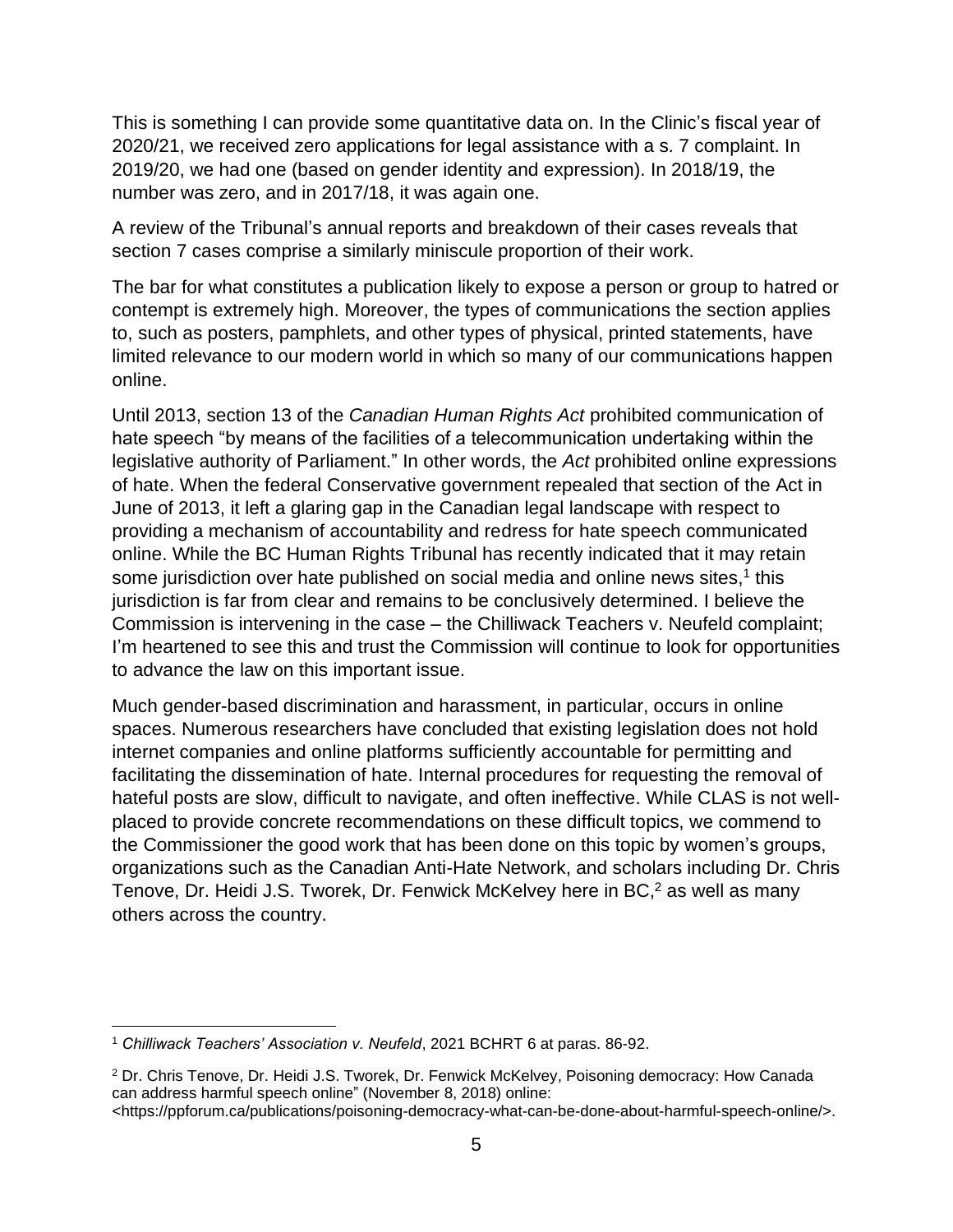#### **D. Conclusion on Gaps in the Law**

I've spoken about gaps in the law including the ways in which BC's *Human Rights Code* does not protect people from discrimination happening between individuals and in private settings; how it fails to protect people from discrimination and hate on the basis of many of the personal characteristics that we know are often targeted for hate; and the ways the law does not adequately respond to online hate.

Recommendations here are challenging. While we might advocate for a broader application of the *Code* to cover hateful incidents occurring outside the currently protected areas, and a broader remit for the BC Human Rights Tribunal to respond to and adjudicate these cases, and possibly even to have some investigative function to assist complainants to identify and name perpetrators, as will be discussed further below, the Tribunal is hugely under-resourced to meet even its existing mandate. Adding to its scope and work without a massive investment in resources would be completely untenable and would only make matters worse by providing an illusion of responsiveness, without the actual capacity and ability to deliver. It is also not clear that an adjudicative body is the appropriate place to undertake such work. We certainly do not advocate for a reinstatement of any type of gate-keeping body that would investigate complaints before referring them to the Tribunal for adjudication, as BC used to have and which many provinces continue to have. It is also not clear that an adversarial dispute-resolution process is even desired by those impacted by hate in many cases.

My mind goes to the community-based responses to anti-Asian violence that sprung up in Vancouver and across North America in response to the spike in anti-Asian violence that occurred during the pandemic. I am also thinking of the restorative justice practices that are applied in some criminal cases, and have been practiced by communities and cultures Indigenous to this land since time immemorial. I do not have the knowledge or expertise to speak to the effectiveness of these strategies in cases of hateful conduct or to how they ought to be designed to be most effective, educational, and perhaps even healing for all involved. But I do know that many of our clients, in all sorts of cases, are less interested in proving a case of discrimination and winning a monetary remedy before a Tribunal, and much more interested in having the person or institution that harmed them take responsibility for their conduct, acknowledge the harm they have caused, and make meaningful amends. I expect this is also true in many incidents of hate.

The Human Rights Tribunal certainly has an excellent track record of supporting and assisting parties to reach a resolution of human rights complaints outside a formal adjudicative setting, and has also, I understand, been working to incorporate Indigenous approaches to dispute resolution into their work, including healing circles and other restorative practices. Involving the body with the greatest expertise in mediating situations of discriminatory conduct in also responding to hate incidents would seem to make good sense. However, as I've mentioned, the Tribunal would need substantial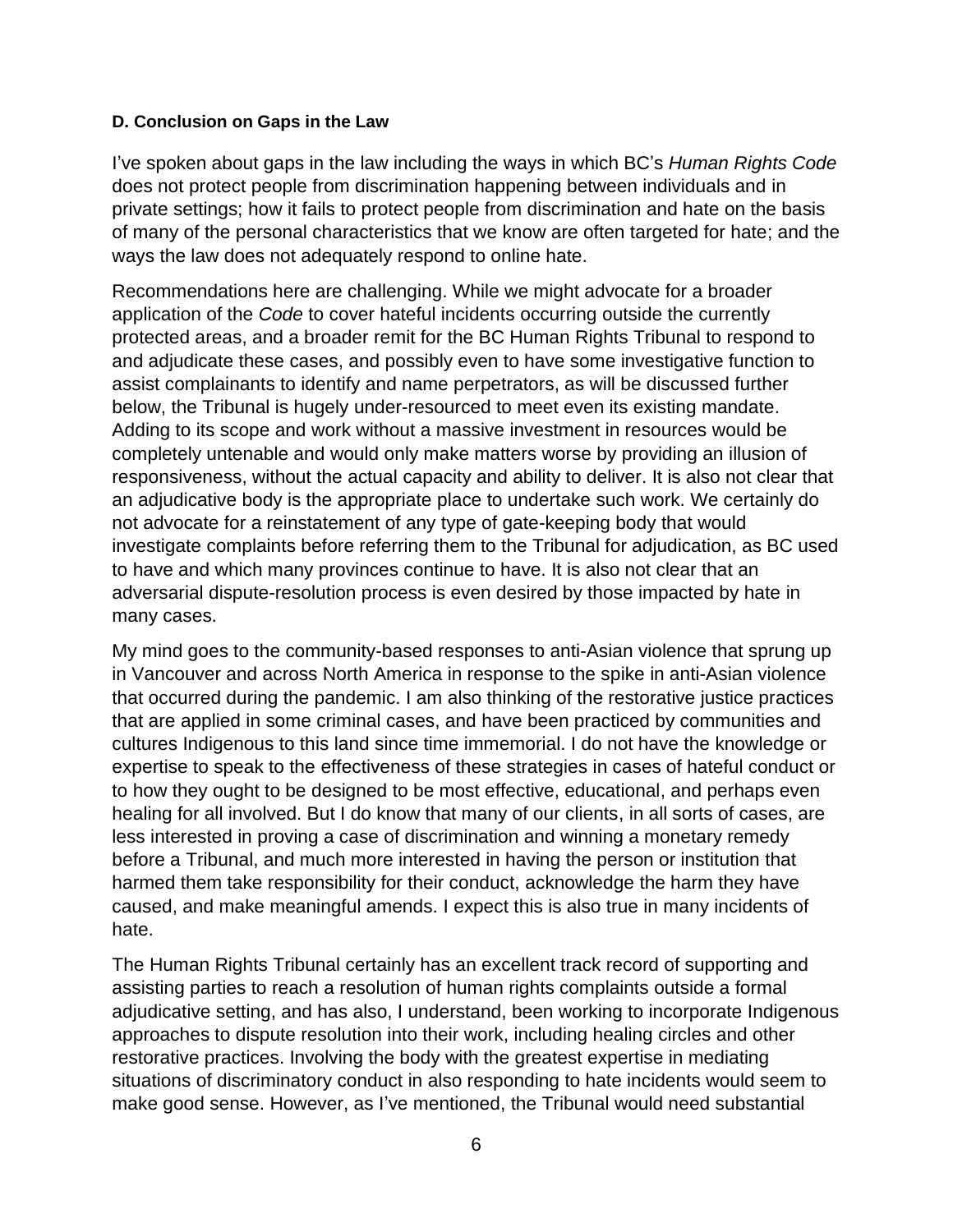additional resources to take on this work. And as I will now describe, even for incidents of hate that do fall within the current parameters of the *Code*, people face inordinate delays and other barriers to accessing justice through the Tribunal's processes. These issues cannot be addressed without also addressing the critical lack of funding and support for the body tasked with preventing discrimination in our province.

# **2. Systemic Barriers to using the Tribunal complaint process**

Even when situations do fall within the limited parameters of the *Code*, there are numerous systemic barriers to accessing that system and using it to effectively hold perpetrators accountable for the harms caused by discrimination and hate.

The first are the massive delays due to the over-taxed and under-resourced human rights complaints system. The Tribunal is experiencing an unprecedented surge in the number of cases filed, and is struggling to keep up with the demand given its limited resources. This is a huge challenge for the human rights system as a whole. It is unfortunate that, when the government finally reinstated the Human Rights Commission and charged it with advocating and educating British Columbians on their human rights, it did not provide commensurate additional resources to the dispute resolution body tasked with responding to and dealing with the increased cases it should have anticipated would follow.

It is somewhat trite to say that justice delayed is justice denied, but we see the truth of this statement every day at the Human Rights Clinic. We feel it's our responsibility to advise people considering making a complaint that the complaints process can take many years to resolve their issue. Once they have this knowledge, we see many people simply walk away from the process, either without ever filing a complaint, or at some point during the process when it becomes simply too much for them to continue to pursue.

The delays exist throughout the Tribunal's process, including at the very front end in terms of screening and service of complaints. It can take up to a year for a complaint to be served on the opposing party, which often results in additional delays when parties have moved, employees have left their employment, and people with knowledge of the events giving rise to the complaint have become more difficult to reach. Many human rights cases are appropriate for mediation and resolution through an early settlement, but when accessing even this process takes over a year after the filing of a complaint, the prospects of settlement can be undermined by the passage of time.

The application to dismiss stage is another source of significant delay and backlog in the Tribunal's system. Preliminary applications to dismiss a complaint essentially give respondents two kicks at the can to have a complaint against them dismissed. If they are not successful in the application, they can still defend the case against them at a hearing. There are no adverse costs consequences for filing an unsuccessful ATD, resulting in no downside to respondents in filing these applications. Complainants, on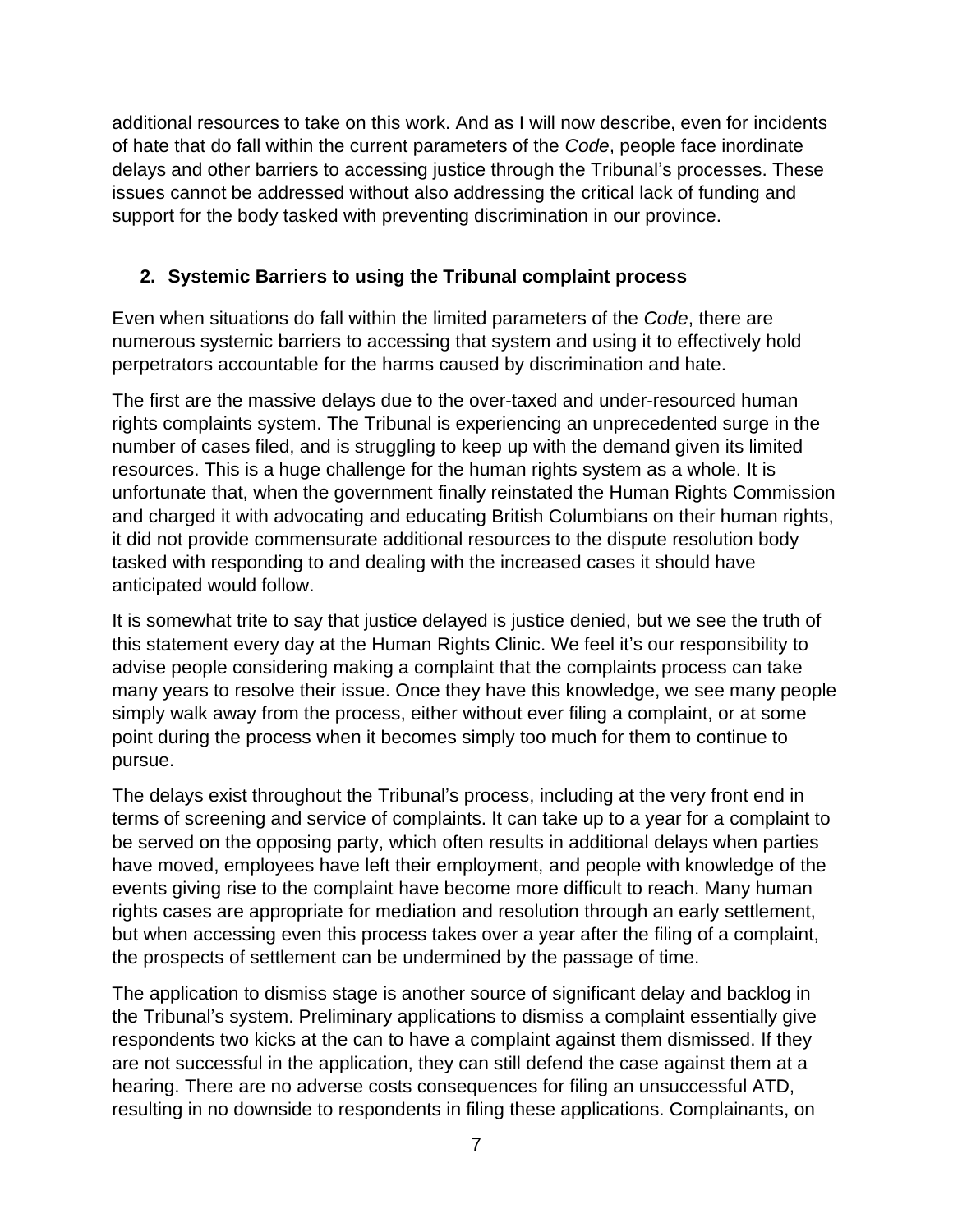the other hand, must go to great lengths to respond to what can be quite technical and legalistic applications, often supported by huge volumes of affidavit evidence. These applications are hugely burdensome for complainants, and for the Tribunal as a whole. They are also contributing to the massive backlogs the Tribunal is currently experiencing. They must be significantly scaled back, and in some cases prohibited altogether when the case requires assessments of witness credibility and findings of fact that cannot be made on the basis of affidavit evidence. This would include most if not all complaints alleging incidents of hate.

Another barrier to using the Human Rights Tribunal complaints process is the limitation period. Though recently extended from 6 months, many clients and callers to our Clinic and the SHARP Workplaces Program, which provides legal advice to people who've experienced workplace sexual harassment, still find the one-year limitation period much too short to allow them to learn and understand their legal rights and to, in some cases, recover enough from the discriminatory events to consider and pursue their legal options, seek legal support, and prepare and file a complaint. A review of the Tribunal's caselaw shows many complaints are being dismissed because they were filed beyond the one-year time limit. Important issues of discrimination and hate may be going unaddressed by the Tribunal because complainants are unable to file their complaints in time.

Feeding this problem is the lack of legal representation and assistance for people at the complaint drafting stage. The Clinic's mandate kicks in after a person has filed a complaint and had that complaint accepted for filing by the Tribunal. It is at that time that the complainant can apply for legal representation from our Clinic. While we provide some limited assistance for complainants prior to filing through our weekly Short Service Clinics, these are half-hour appointments that 1) are rarely sufficient to complete the lengthy complaint form, and 2) are in high demand and almost always booked up very quickly.

We have done what we can to adapt our services to meet this gap, within the terms of our funding and contract, and to be creative in how we can address this unmet need. We also know there are some other options for people at the drafting stage. While they all provide excellent services, mainly through law students and volunteer paralegals, they are not experts in human rights. I realize this may sound self-serving, but I cannot help but think it unfortunate that our Clinic, the most visible and widely known source of legal advice and support for human rights cases, is not resourced to provide this valuable service – which, I should note, has important downstream effects in that poorly drafted complaints add additional burdens to the Tribunal process, clog up the Tribunal's screening processes, and result in further delays.

There is one further barrier to accessing the Tribunal's processes in cases of hate and other forms of discrimination that I want to speak to. Many people who access our legal services, or who attend our workshops, are deeply skeptical of the Tribunal's ability or willingness to understand the nuances of their experience and make findings in their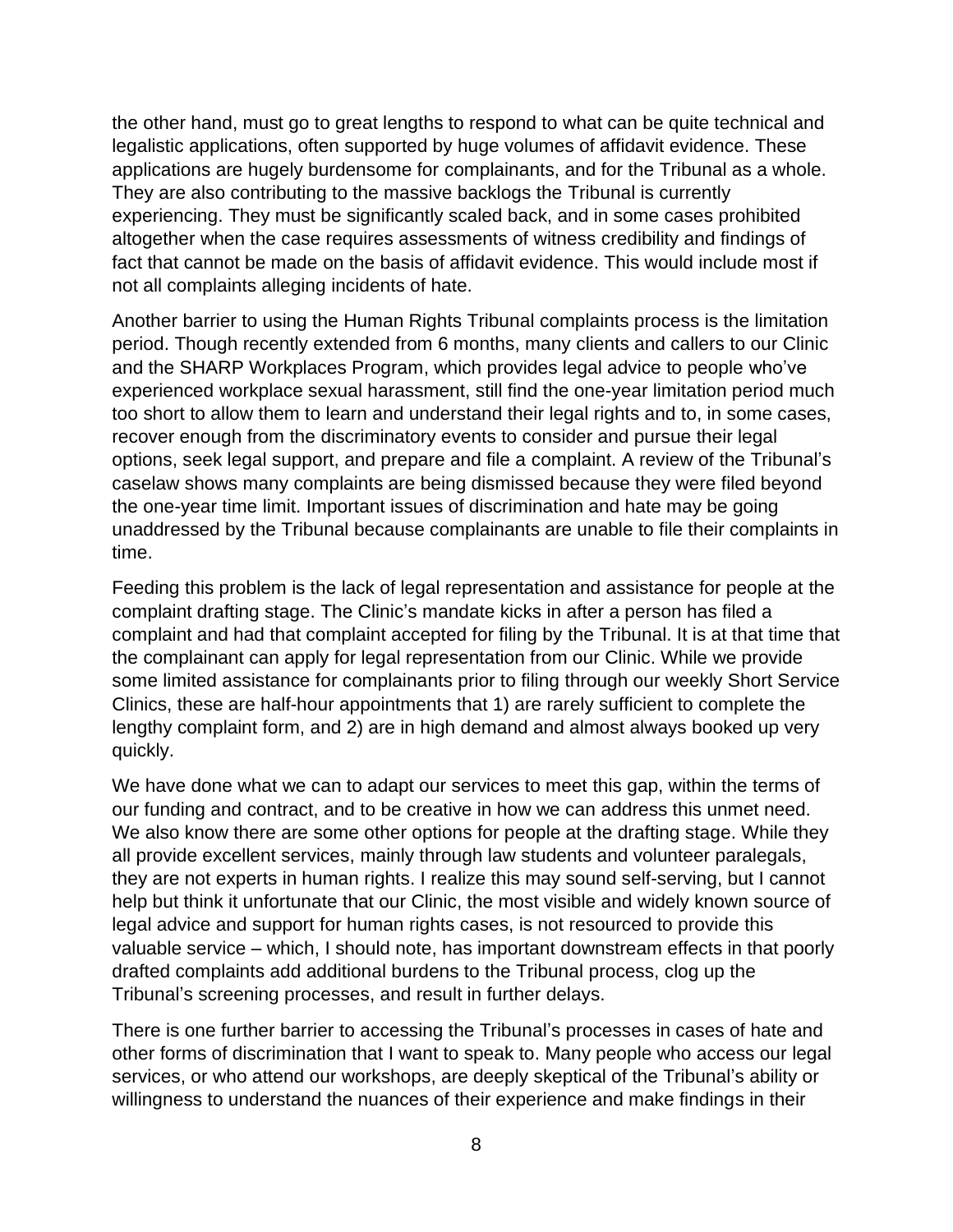favour. I cannot count the number of people who have told me they wouldn't bother to make a complaint about an experience of discrimination because there were no witnesses, they had no corroborating documentary evidence, or they otherwise doubted that they could persuade the Tribunal that their experience constituted discrimination. People perceive the system as stacked against them. Moreover, when they see that the Tribunal's decision-makers have historically been largely white and do not reflect the diversity of BC's population, they are even less eager to raise issues of racial discrimination with this body and wonder whether a white decision maker will be able to understand the experiences of everyday racism that impact them.

In addition to advocating for more funding and resources for the Tribunal to meet its current demand, we hope the Commission will also advocate for continued efforts on the part of the Tribunal to diversify its Members – which, I want to acknowledge, it has made some considerable strides on by adding several Indigenous Members to its team. We would also like to see the Commission advocate for ongoing training and support to the Tribunal to help ensure its decision-makers understand and recognize racist conduct and its impacts, including at the screening stage, application to dismiss stage, and in its determination of complaints after hearing.

Finally, it would be helpful for the Commission through its education work to join the Clinic and Tribunal in reminding the public that, while the complainant does bear the burden of proving their case, the lack of witnesses or other forms of corroborating evidence is far from a guarantee that a complaint will fail. As the Tribunal emphasized in a recent case, "The Tribunal is equipped to make findings of fact and can prefer a complainant's version of events even when it is contested and there is no other corroborating evidence. This should not deter complainants from coming forward or discourage them in the course of pursuing their complaints." <sup>3</sup> While certainly not perfect, the Tribunal does have experience identifying and understanding what it has called the "subtle scent" of racism and making an inference in complainants' favour despite the absence of direct evidence of racial discrimination. People targeted by discrimination and hate should not be deterred from filing a complaint, if that is what they wish to do, merely by the absence of direct evidence.

# **3. No good options**

Returning to my experience delivering the human rights workshop to the folks at Resilience BC, as I mentioned, those participants were shocked and surprised to learn that the *Human Rights Code* would not apply to hateful and racist conduct by one shopper to another, from a person to their neighbour, or to the hateful conduct of a stranger targeting someone while they were walking down the street. They were even

<sup>3</sup> *The Patron v. Landmark Cinemas Canada*, 2020 BCHRT 127 at para. 16.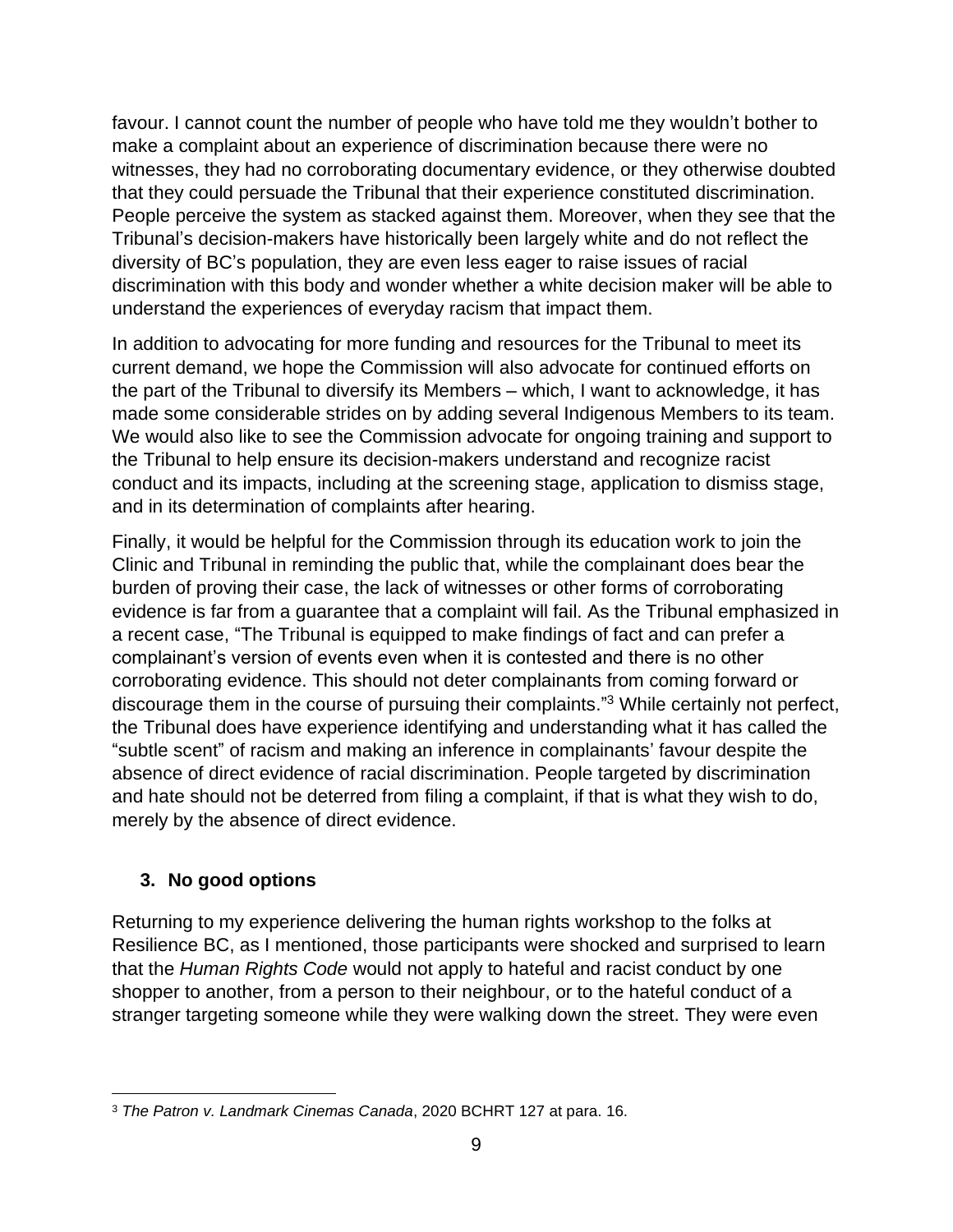more distressed to learn that there are very few legal options available to people targeted and impacted by these types of events.

Of course, the *Criminal Code* prohibits assault, criminal harassment, and uttering threats, among other offences that may be relevant to this topic. The *Criminal Code* also prohibits public incitement or willful promotion of hate. Hate can also be an aggravating factor in criminal sentencing. However, much of what most people understand as a "hate crime" – the hurling of racial epithets from a moving vehicle, for example – is unlikely to violate the *Criminal Code*. The *Charter's* protection of freedom of expression means that many racist, demeaning, offensive and harmful statements will not be investigated by police nor pursued by prosecutors as a criminal offence. That said, cases the Clinic has worked on make clear that police would benefit from greater training on what may constitute the "willfull promotion of hate" for example, as well as greater training on responding to victims of such behaviour in a sensitive and traumainformed manner, even when the conduct does not constitute a crime.

In any event, and pretty universally, the workshop participants I was engaging with reported that the people they serve would be unlikely to call the police regarding what had occurred. The same is true for the callers to CLAS I mentioned earlier. Sometimes that's due to a lack of evidence and a sense that there would be nothing the police could do. The couple targeted by the racist taunts by passengers in a passing vehicle, for example, did not get a license plate number for the vehicle, and felt that therefore, there would be little utility in reporting the event to the police.

More often, however, we hear from marginalized individuals that they would not feel comfortable or safe in reporting their experience to the police, and do not trust the police enough to report a hateful incident perpetrated against them, sometimes due to previous negative experiences they have had with police themselves. These more marginalized members of our society, including Indigenous and racialized people, people living in poverty, trans people, and people with precarious immigration status, are both the most likely to experience hate, and the least likely to feel safe to report it to police. The access without fear campaigns led by groups like Sanctuary Health, for example, have demonstrated the barriers people without official immigration status have in accessing police assistance for crimes committed against them due to fears of detention and even deportation if their status is discovered.

There are also some potential civil options victims of hate can consider, including an action in defamation or a suit under the *Civil Rights Protection Act*. I am not well-versed in these types of legal claims, but would note that there are some obvious and significant barriers to advancing a civil claim including the lack of legal aid to support such litigation, difficult and technical processes to navigate in BC Supreme Court, and the potential of an adverse costs award against an unsuccessful plaintiff. I would also note that the *Civil Rights Protection Act*, which creates a tort for conduct or communication promoting hatred or contempt of a person or a class of persons, or promoting the superiority or inferiority of a person or class of persons, only applies in